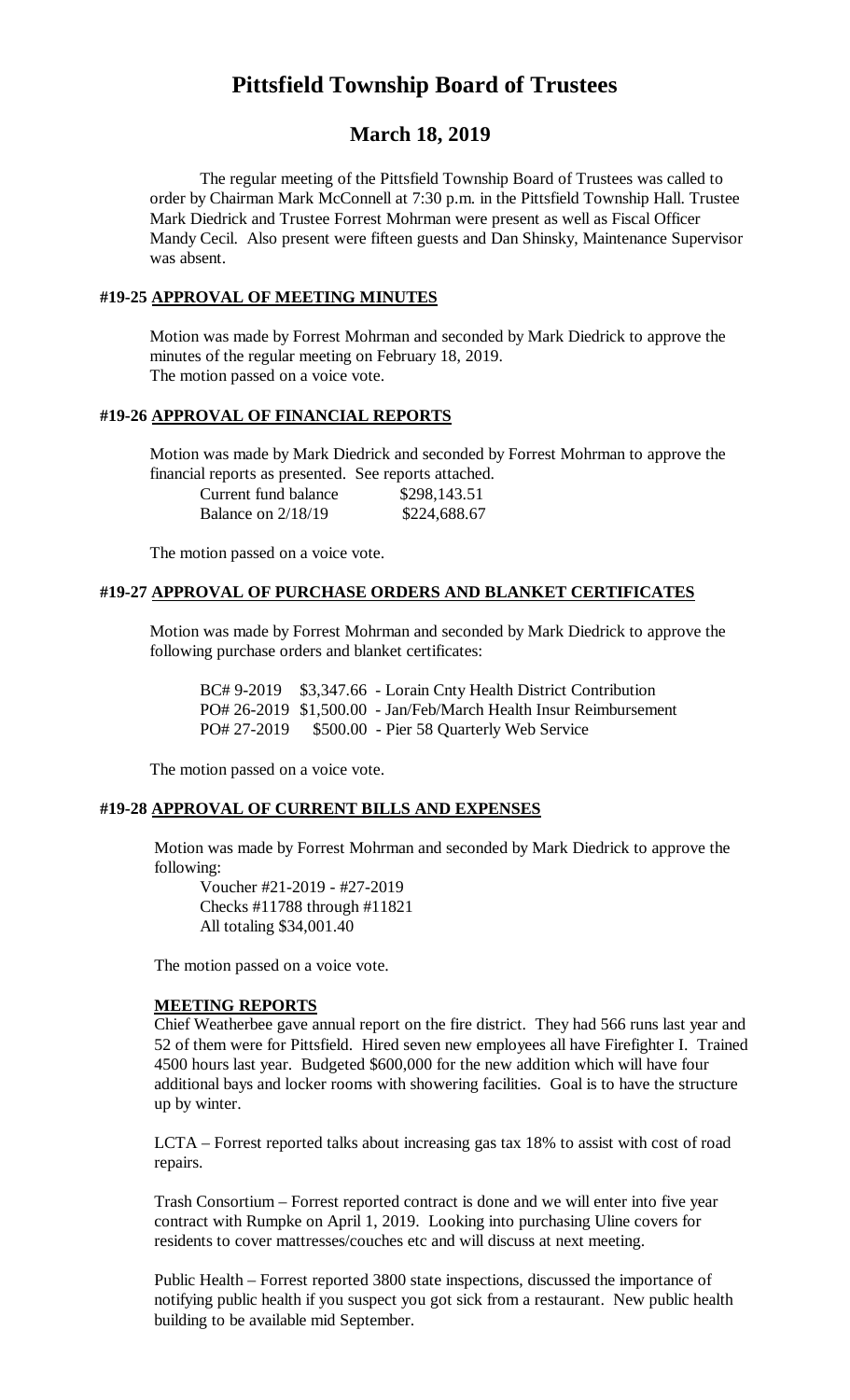StormWater – Mark and Forrest attended the annual meeting and the Quarry Road project we submitted, is approved to be funded. We also applied for mini grant for Merriam Road project for tile work and it was approved.

RLCWA – Nothing to report will meet March 27

CLCAD – Mark reported everything running well. Director wanted new equipment and purchased three new Glide Scopes.

Lauren Burgess from Office of Aging did presentation and requested some funding assistance again this year for Meals on Wheels program.

# **#19-29 MOTION TO DO PO FOR ASSISTING SOUTHERN LORAIN COUNTY OFFICE OF AGING WITH MEALS ON WHEELS PROGRAM DONATING UP TO \$1,500.00 FOR 2019.**

Motion was made by Mark Diedrick and seconded by Forrest Mohrman to do PO assisting Southern Lorain County Office of Aging with Meals on Wheels program donating up to \$1,500.00 for 2019. The motion passed on a voice vote.

We have a new deputy for Pittsfield his name is Matt Lawson. He handles six Townships and last month we had 20 calls in Pittsfield Township.

# #**19-30 APPOINTMENT OF FORREST MOHRMAN TO THE LORAIN COUNTY TRASH CONSORTIUM**

Motion was made by Mark McConnell and seconded by Mark Diedrick to appoint Forrest Mohrman to the Lorain County Trash Consortium. Forrest Mohrman abstained from the vote. The motion passed on a roll call vote.

# **#19-31 APPOINTMENT OF MARK MCCONNELL AS ALTERNATE TO THE LORAIN COUNTY TRASH CONSORTIUM.**

Motion was made by Mark Diedrick and seconded by Forrest Mohrman to appoint Mark McConnell as the Alternate to the Lorain County Trash Consortium. Mark McConnell abstained from the vote. The motion passed on a roll call vote.

#### **OLD BUSINESS -**

We did not have a great turnout for dumpster day and apologize for the delay in the newsletter not getting to residents in time prior to the dumpster day, due to a delay at the printer. Next Dumpster Day is scheduled for Saturday May 18, 2019.

#### **NEW BUSINESS -**

# **#19-32 APPROVAL TO DO BLANKET CERTIFATE IN THE AMOUNT OF \$3,000.00 FOR INCREASING BASE OF MAINTENANCE GARAGE DRIVEWAY.**

Motion was made by Mark Diedrick and seconded by Forrest Mohrman to do Blanket Certificate in the amount of \$3,000.00 to increase base of maintenance garage driveway. The motion passed on a voice vote.

#### **#19-33 APPROVAL OF PERMANENT APPROPRIATIONS FOR 2019**

Following detailed review by the Fiscal Officer and Trustees, Mark Diedrick moved to approve the following permanent appropriations:

| \$163,248.00 |
|--------------|
| \$10,000.00  |
| \$109,100.00 |
| \$160,306.00 |
| \$5,290.00   |
| \$83,400.00  |
| \$50,000.00  |
|              |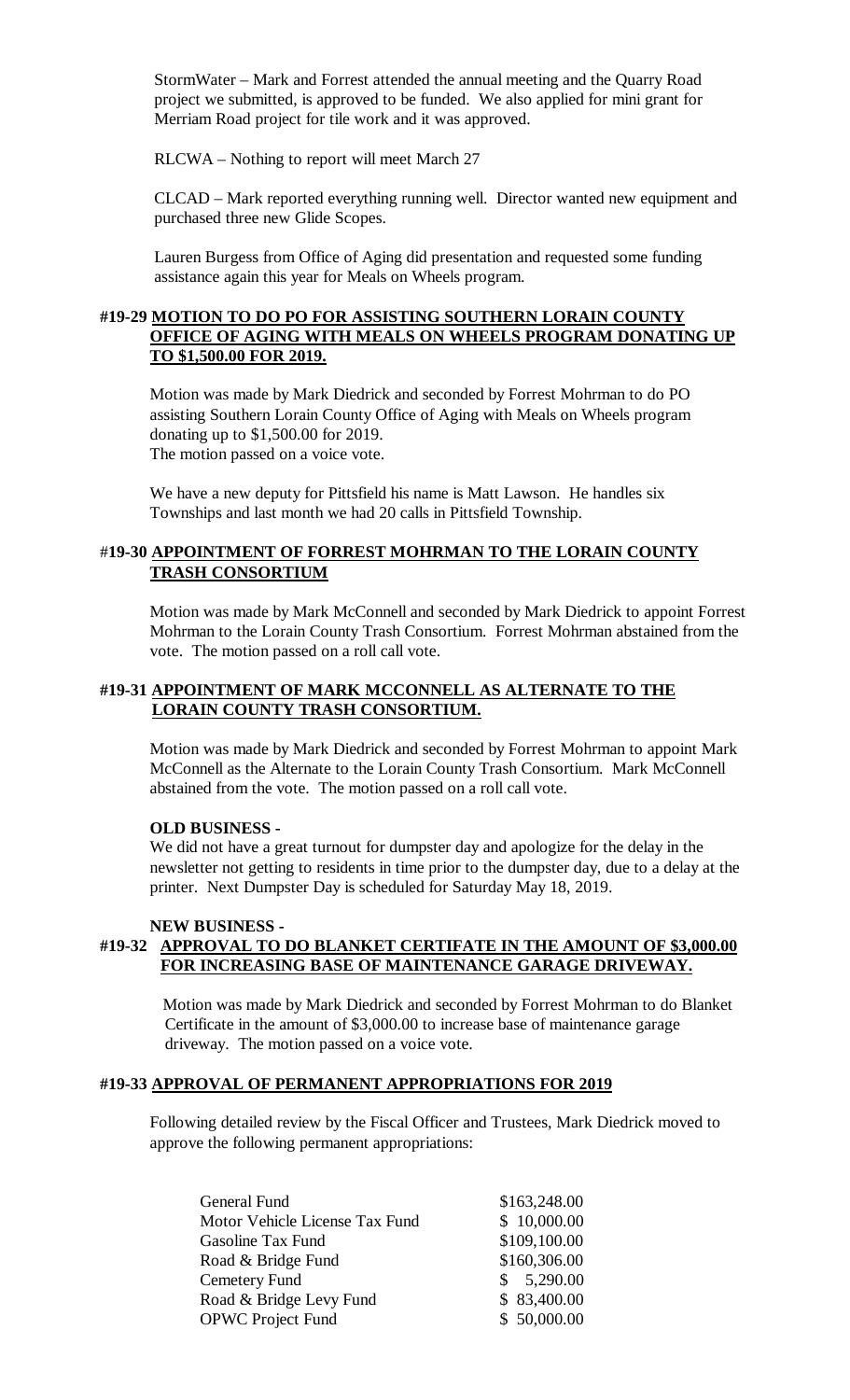Forrest Mohrman seconded the motion and it passed on a voice vote.

#### **#19-34 APPROVAL TO APPOINT JANICE BRILL AS THE PITTSFIELD TOWNSHIP REPRESENTATIVE TO THE SOUTHERN OFFICE OF AGING.**

Motion was made by Mark Diedrick and seconded by Forrest Mohrman to approve the appointment of Janice Brill as the Pittsfield Township representative to the Southern Office of Aging. The motion passed on a roll call vote.

Gene has talked to some representatives about Cemetery Grants and getting approvals.

Historical society is wanting to paint the exterior of the school house but would like to know permanent placement of the school house, further discussions to be had.

#### **#19-35 APPROVAL TO HAVE BOY SCOUT TROOP #414 DO TRASH PICK-UP ALONG TOWNSHIP ROADSIDES FOR A DONATION OF \$500.00 FROM THE TOWNSHIP**

Motion was made by Mark Diedrick and seconded by Forrest Mohrman to approve Boy Scout Troop #414 to pick-up trash along Pittsfield Township roadsides and the Township would make a donation of \$500.00 to the Boy Scout Troop. The motion passed on a voice vote.

# **#19-36 APPROVAL TO DO PO FOR \$100.00 TO THE LORAIN COUNTY DAIRY 4-H CLUB FOR FLOWERS TO BE PLANTED IN THE TOWNSHIP PARK AS A PART OF PRIDE DAY EVENTS.**

Motion was made by Mark Diedrick and seconded by Forrest Mohrman to approve a purchase order for \$100.00 to the Lorain County Dairy 4-H Club for flowers to be planted in the Township park, as part of Pride Day events. The motion passed on a voice vote.

# **#19-37 APPROVAL OF A CONTRACT WITH SANDY DIEDRICK FOR THE DATA ENTRY OF TOWNSHIP CEMETERY RECORDS DURING 2019 FOR THE ANNUAL AMOUNT OF \$300.00.**

Motion was made by Forrest Mohrman and seconded by Mark McConnell to approve a contract with Sandy Diedrick for the data entry of Township cemetery records in 2019 for the annual amount of \$300.00. Mark Diedrick abstained from the vote. The motion passed on a voice vote.

# **#19-38 APPROVAL OF A CONTRACT WITH CONNIE BRADLEY TO BE PITTSFIELD TOWNSHIP NEWSLETTER EDITOR IN 2019 FOR \$100 PER NEWSLETTER.**

Motion was made by Mark McConnell and seconded by Mark Diedrick to approve a contract with Connie Bradley to be Pittsfield Township Newsletter Editor in 2019 for \$100 per newsletter. Forrest Mohrman abstained from the vote. The motion passed on a voice vote.

#### **ZONING BUSINESS**

Nothing to report.

#### **ROAD AND MAINTENANCE**

Possibly looking into alternative to chip and seal this year instead of going with county.

#### **TOWNSHIP HALL & PARK REPORT**

#### **#19-39 APPROVAL TO DO BLANKET CERTIFATE IN THE AMOUNT OF \$2,000.00 FOR TOWNHALL BATHROOMS AND HALLWAY CEILINGS TO BE UPDATED.**